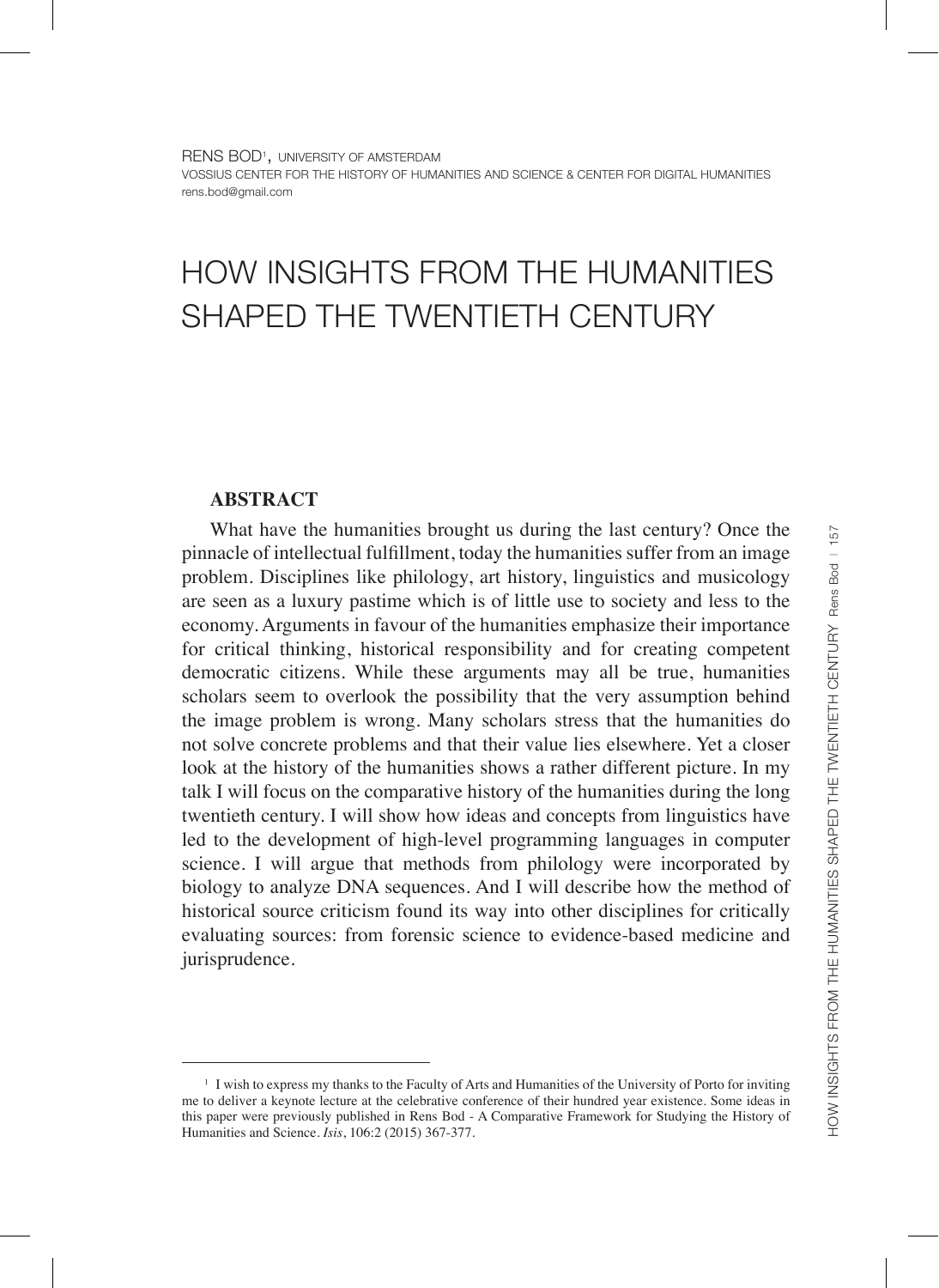#### **RESUMO**

O que é que as Humanidades nos trouxeram no decurso do século passado? Antigamente o suprassumo da realização intelectual, hoje em dia as Humanidades estão a sofrer uma crise de imagem. Disciplinas como a filologia, a história de arte, a linguística e a musicologia são consideradas passatempos de luxo sem muita utilidade para a sociedade e muito menos para a economia. Os argumentos a favor das Humanidades realçam a sua importância para o desenvolvimento do pensamento crítico e da responsabilidade histórica, bem como para garantir a formação de cidadãos competentes e democráticos. Muito embora estes argumentos sejam verdadeiros, os académicos desta área parecem descurar a hipótese que o próprio pressuposto subjacente à crise de imagem das Humanidades seja errado. Muitos académicos sublinham o facto de que as Humanidades não resolvem problemas concretos e que o seu verdadeiro valor é outro. Todavia, uma análise mais aprofundada da história das Humanidades revela um panorama substancialmente diferente. Na presente comunicação, irei debruçar-me sobre a história comparativa das Humanidades durante todo o século XX, demonstrando como ideias e conceitos surgidos no âmbito da Linguística conduziram ao desenvolvimento de linguagens de programação de alto nível na Informática. Defenderei também que os métodos da Filologia foram incorporados pela Biologia e utilizados para a análise de sequências do ADN. Por fim, debruçar-me-ei sobre a forma como o método da crítica das fontes históricas foi adotado por disciplinas como as Ciências Forenses, a Medicina baseada na evidência ou a Jurisprudência como instrumento de análise crítica das fontes.

#### **INTRODUCTION**

There is a preconception so deeply rooted in our culture that even scholars seem to believe it. This is the assumption that whatever humanities scholars do, they do not solve societal problems and neither does their research result in technological applications<sup>2</sup>. Yet a quick glance at the general history of

<sup>2</sup> Examples of this preconception can be found in almost any discussion on the humanities, including Martha Nussbaum, *Not for profit: why democracy needs the Humanities*, Princeton University Press, 2010; Jörg-Dieter Gauger and Günther Rüther (ed.), *Warum die Geisteswissenschaften Zukunft haben!*, Herder, 2007; Stanley Fish, Will the Humanities Save Us?, *New York Times,* January 6, 2008. Jonathan Bate (ed.), *The Public value of the Humanities,* Bloomsbury Academic, 2010. For a historical overview, see Helen Small*, The Value of the Humanities*, Oxford University Press, 2013.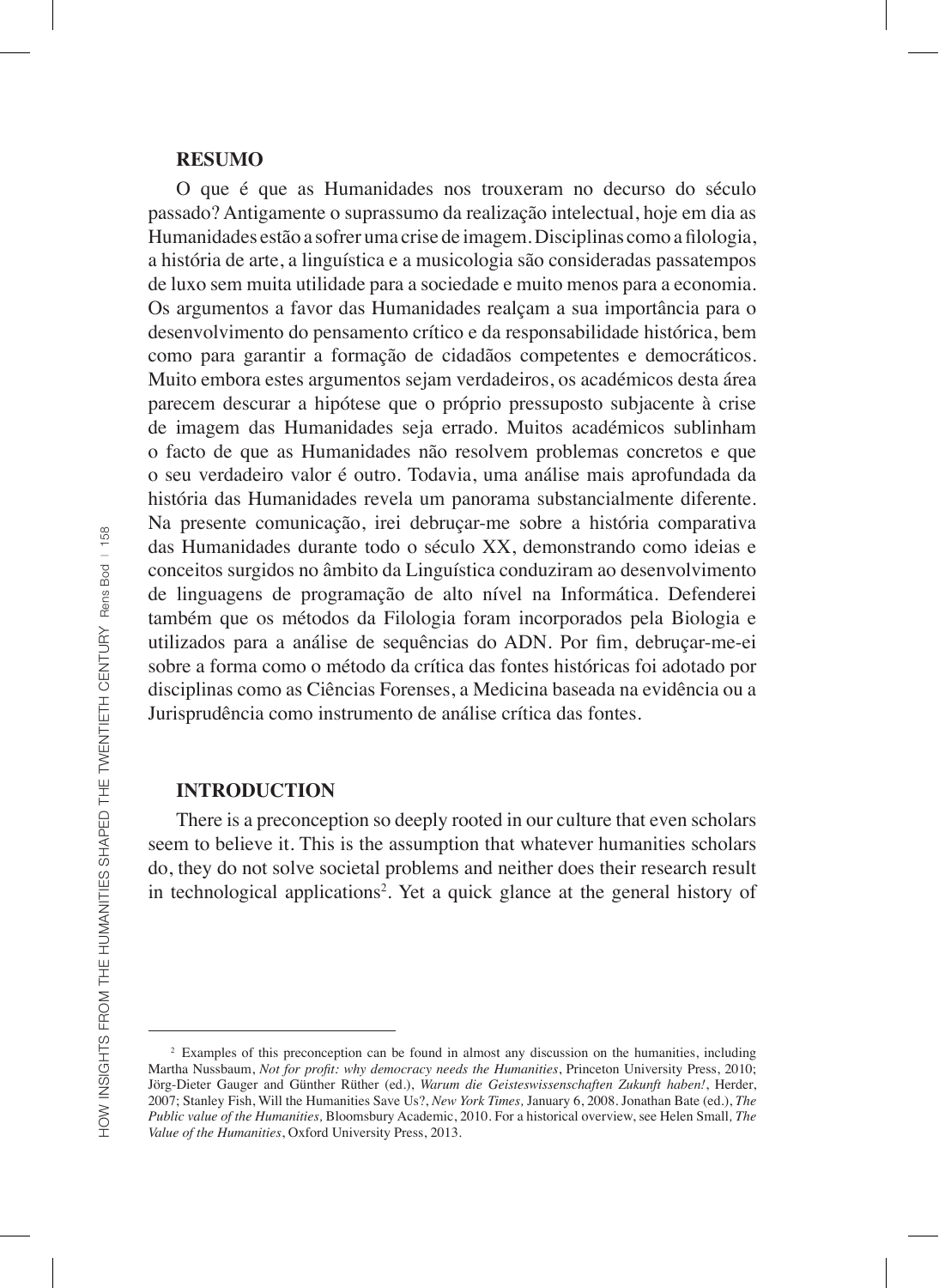the humanities<sup>3</sup> shows otherwise: contrary to common wisdom, insights and methods from the humanities solved concrete problems and resulted in applications that had a profound impact on society. To be sure, such utilizations of humanistic insights and methods sometimes emerged after considerable time. But methods and theories from the humanities have been picked up and used in a large variety of other disciplines.

In the following I will review some of the far-reaching effects of humanistic inquiry and discuss their influence on society and science. It is surprising that overviews of the history of science have left out the impact received from the humanities<sup>4</sup>. This essay opts for an inclusive history of knowledge where the sciences and the humanities are discussed on a par<sup>5</sup>.

There is a question what we mean by the 'humanities'. While we usually know what is meant by the 'sciences', we are left empty-handed when asked for a definition of the humanities. As a working definition for this essay, I shall refer to the humanities as "the disciplines that investigate the products of the human mind"6 . Thus disciplines like linguistics, art history, literary studies, musicology, theatre studies, film studies, history and philology are all humanistic disciplines, as well as many others.

## **LINGUISTICS AND THE IMPACT OF GRAMMAR**

One of the most salient technological developments during the last century has been the emergence of information technology. While this development is not usually seen as a product of the humanities, it was a humanistic discipline – the study of language – that made information technology possible. A fundamental insight in linguistics is that language can be described by a

<sup>3</sup> See *e. g.* Rens Bod, *A New history of the Humanities: the search for principles and patterns from Antiquity to the present* (Oxford: Oxford University Press, 2013); James Turner, *Philology: the hidden origins of the modern Humanities* (Princeton: Princeton University Press, 2014). See also the three edited volumes on the comparative history of the humanities: R. Bod, J. Maat and T. Weststeijn (ed.), *The Making of the Humanities, Vol. I: Early Modern Europe*, Amsterdam University Press, 2010; R. Bod, J. Maat and T. Weststeijn (ed.), *The Making of the Humanities, Vol. II: From early modern to modern disciplines*, Amsterdam University Press, 2012; R. Bod, J. Maat and T. Weststeijn (ed.), *The Making of the Humanities, Vol. III: The Modern Humanities*, Amsterdam University Press, 2014.

<sup>4</sup> This is not the place to summarize the historiography of science, but overviews of the history of science are as old as the field itself and continue to be written up to the current day. They include William Whewell, *History of the Inductive Sciences*, 3 volumes, Parker, 1837; George Sarton, *Introduction to the History of Science,* 3 volumes, Williams and Wilkins, 1931-1947; Stephen Mason, *A History of the Sciences*, Macmillan, 1962; William Dampier, *A History of Science and its relation to Philosophy and Religion*, Cambridge University Press, 1966; James McClellan and Harold Dorn, *Science and Technology in World History*, Johns Hopkins University Press, 1999; Frederick Gregory, *Natural Science in Western History*, Wadsworth Publishing, 2007; Patricia Fara, *Science: A Four Thousand Year History*, Oxford University Press, 2009.

<sup>5</sup> See Rens Bod, *Een Wereld Vol Patronen: De Geschiedenis van Kennis*, (A World of Patterns: the History of Knowledge), Prometheus, 2019 (in Dutch, to appear in English in 2021).

<sup>6</sup> Wilhelm Dilthey, *Einleitung in die Geisteswissenschaften: Versuch einer Grundlegung für das Studium der Gesellschaft und der Geschichte*, 1883, p. 11f.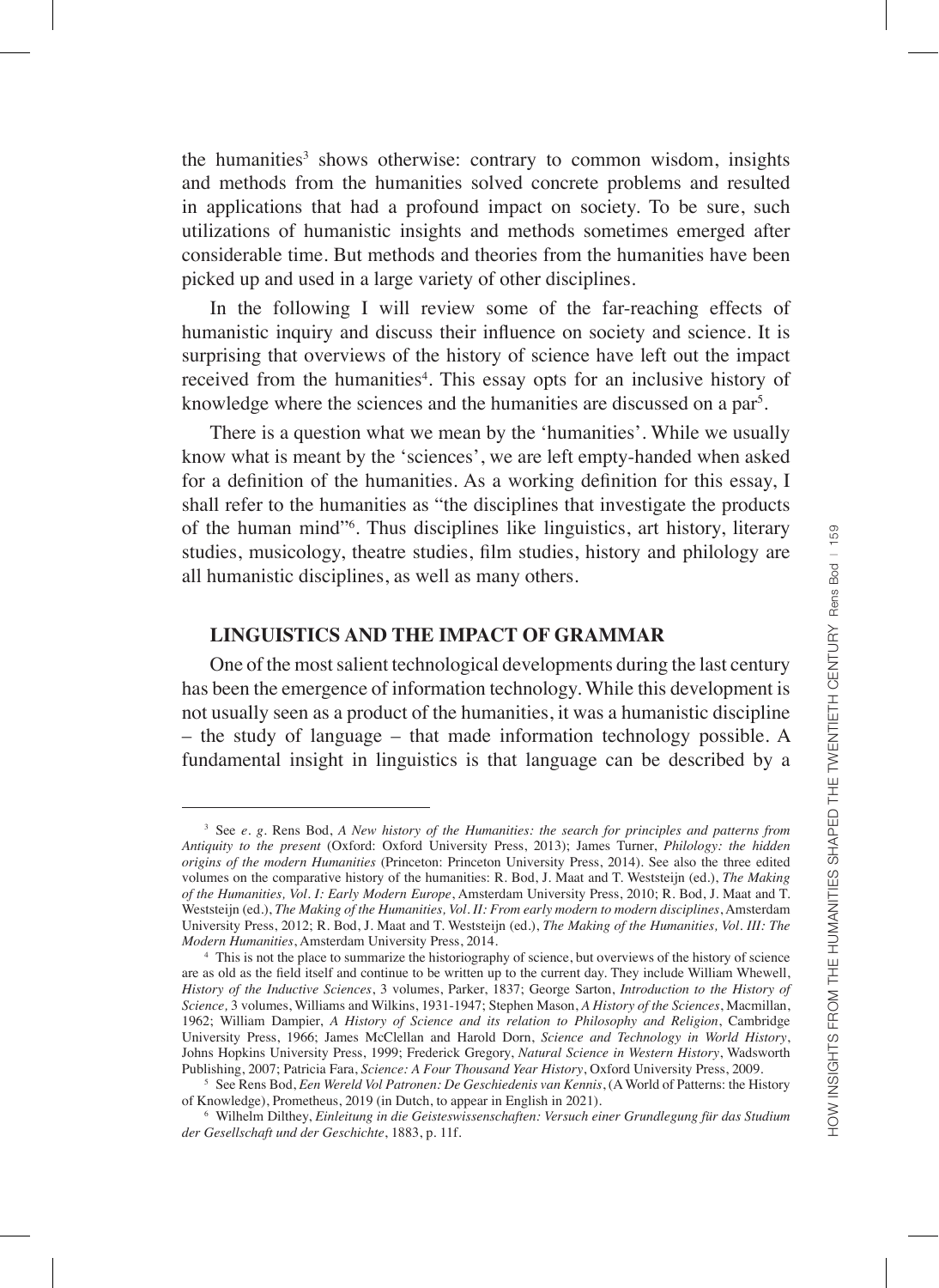system of rules, known as a *grammar*. The concept of grammar is older than the first systematic Greek descriptions of language. The first extant grammar is found in the work *Ashtadhyayi* (Eight Books) by the Indian grammarian Panini<sup>7</sup> who lived around 500 BC<sup>8</sup>. The *Ashtadhyayi* contains one of the most complete grammars in existence<sup>9</sup>. Panini developed a set of 3,959 rules that covers all possible sentences of Sanskrit. That is, Panini's grammar can determine whether a given sequence of sounds is a correctly formed sentence in Sanskrit. Panini's grammar is still unsurpassed<sup>10</sup>. After two and a half thousand years, the efficacy of this system of nearly four thousand complex interconnected rules remains undisputed.

Panini was not just a descriptive linguist, however; the underlying formalism he developed is just as interesting. To write down his 3,959 rules, he used a grammatical system that is nowadays known as *rewrite grammar*<sup>11</sup>*.* His rewrite grammar consists of rules that indicate how a certain part of a sentence (a 'phrase') can be built up ('rewritten') out of other, smaller phrases and words, provided they appear in a certain combination. In fact not every combination of words or phrases leads to a grammatical sentence. For example, in English there is a rule that states that a nominal phrase can consist of an article and a noun, as in 'the house'. Clearly, these words only form a correct phrase if the article appears before the noun.

Panini's approach in the *Ashtadhyayi* was to make his grammar system explicit and comprehensive. He devised a set of rules that, using a combination of a finite number of lexical units (the *word stems*), could cover all correct Sanskrit utterances<sup>12</sup>. Panini invented an ordered system of rules in order to achieve this goal. His rules are applied in a certain order so as to arrive at a linguistic utterance. This corresponds to the concept of an algorithm: a procedure that generates a result in a finite number of sequential steps. Panini's rules are also *optional*<sup>13</sup>, which means there is always more than one possible choice (otherwise it would only be possible to cover one linguistic utterance). He introduced a metarule in order to make his system consistent: 'If two rules conflict, the last rule prevails'14. Panini organized his grammar so that this metarule is always valid.

1988), 3.

<sup>7</sup> The transcription from Sanskrit by Indologists is usually Pāṇini, where the accent is on the first syllable ('Pā'). For this paper I will use the more common transcription Panini.

<sup>8</sup> Paul Kiparsky, 'Paninian Linguistics', in *The Encyclopedia of Language and Linguistics* (Amsterdam: Elsevier, 1993).

<sup>9</sup> For an accessible translation of the *Ashtadhyayi*, with examples and commentaries, see Panini, *The Ashtadhyayi -- Translated into English by Srisa Chandra Vasu* (1923; repr., Charleston: Nabu Press 2011). 10 Esa Itkonen, *Universal History of Linguistics* (Amsterdam and Philadelphia: Benjamins, 1991), 12ff.

<sup>11</sup> Frits Staal, *Universals: studies in Indian Logic and Linguistics* (Chicago: University of Chicago Press,

<sup>12</sup> Vidyaniwas Misra, *The Descriptive technique of Panini: an introduction*, Mouton, 1966, p. 43f.

<sup>13</sup> Panini's rule 2.1.11 (*vibhasa*) in the *Ashtadhyayi*.

<sup>14</sup> Panini's rule 1.4.2 in the *Ashtadhyayi*.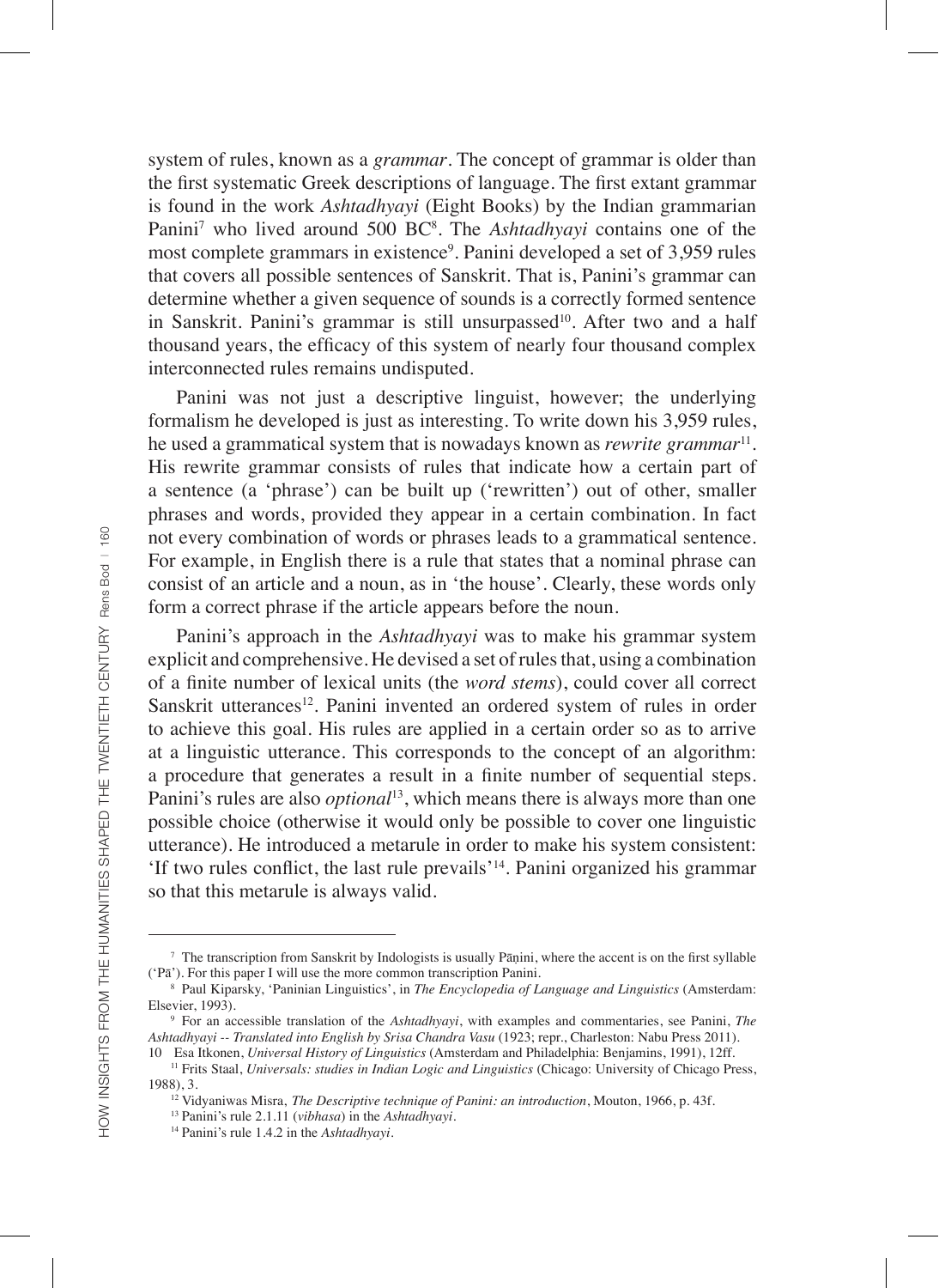harassed by the individual who was caught by the policeman who was spotted by the photographer'. We can make this sentence longer, indeed as long as we want, by recursively applying the grammatical rule for subordinate clauses in English (and by choosing different words from the lexicon). The use of recursion allowed Panini to describe the unlimited number of Sanskrit sentences with a finite number of rules. The invention of a precise system of grammar rules together with the concept of recursion makes Panini the most original linguist of antiquity. His grammar is regarded as a major monument in human thought<sup>15</sup>. Only towards the end of the eighteenth century was Panini's grammar discovered by European scholars, and it took another century and a half before it was relatively well understood. In the 1950s, the renowned linguist Noam Chomsky based his work on Panini's ideas and called him his spiritual father<sup>16</sup>. Yet it is still an open question whether a finite system of rules can represent a 'complete' grammar of a living language<sup>17</sup> – only for a dead language like

Sanskrit does this seem to be beyond doubt. Nevertheless, the notion of grammar appeared to be exceptionally well suited for describing – and creating – a rather different kind of language: high-level programming languages for computers. In contrast with lowlevel programming languages, high-level programming languages do not use zeroes and ones or other machine-like codes for programming. Instead they use statements that resemble sentences and phrases in human languages, including recursive structures (which are only in a second stage translated into the underlying machine language and finally into zeroes and ones by a separate algorithm). It was Panini's formalism of grammar with recursion that came to be applied by John Backus to design the full syntax of the first high-level programming language *ALGOL60*. The resulting formalism is also referred to as the Panini-Backus form<sup>18</sup>. Virtually all current high-level programming languages are written in a formalism that incorporates the linguistic notion of a grammar with recursion $19$ . Such a grammar determines whether a given sequence of statements forms a correct expression in a

One of the other influential ideas in Panini's system of rules is that a grammar rule can invoke itself – a given construction can contain another example of that construction. This is known as recursion, in Sanskrit known as *Nyāya*. Recursion occurs for example in the English sentence, 'He was

<sup>&</sup>lt;sup>15</sup> Leonard Bloomfield, *Language* (1933; repr., Chicago: University of Chicago Press, 1984), 11.

<sup>16</sup> For a discussion of the relation between Panini and Chomsky, see Bod, *A New History of the Humanities*, 290–295.

<sup>17</sup> See Rens Bod, *Beyond Grammar* (Chicago: University of Chicago Press, 1998).

<sup>18</sup> P. Z. Ingerman, 'Panini-Backus Form Suggested', *Communications of the ACM*, 10:3 (1967) 137.

<sup>19</sup> See Erol Gelenbe and Jean-Pierre Kahane (ed.), *Fundamental Concepts in Computer Science*, Imperial College Press, 2009, p. 99.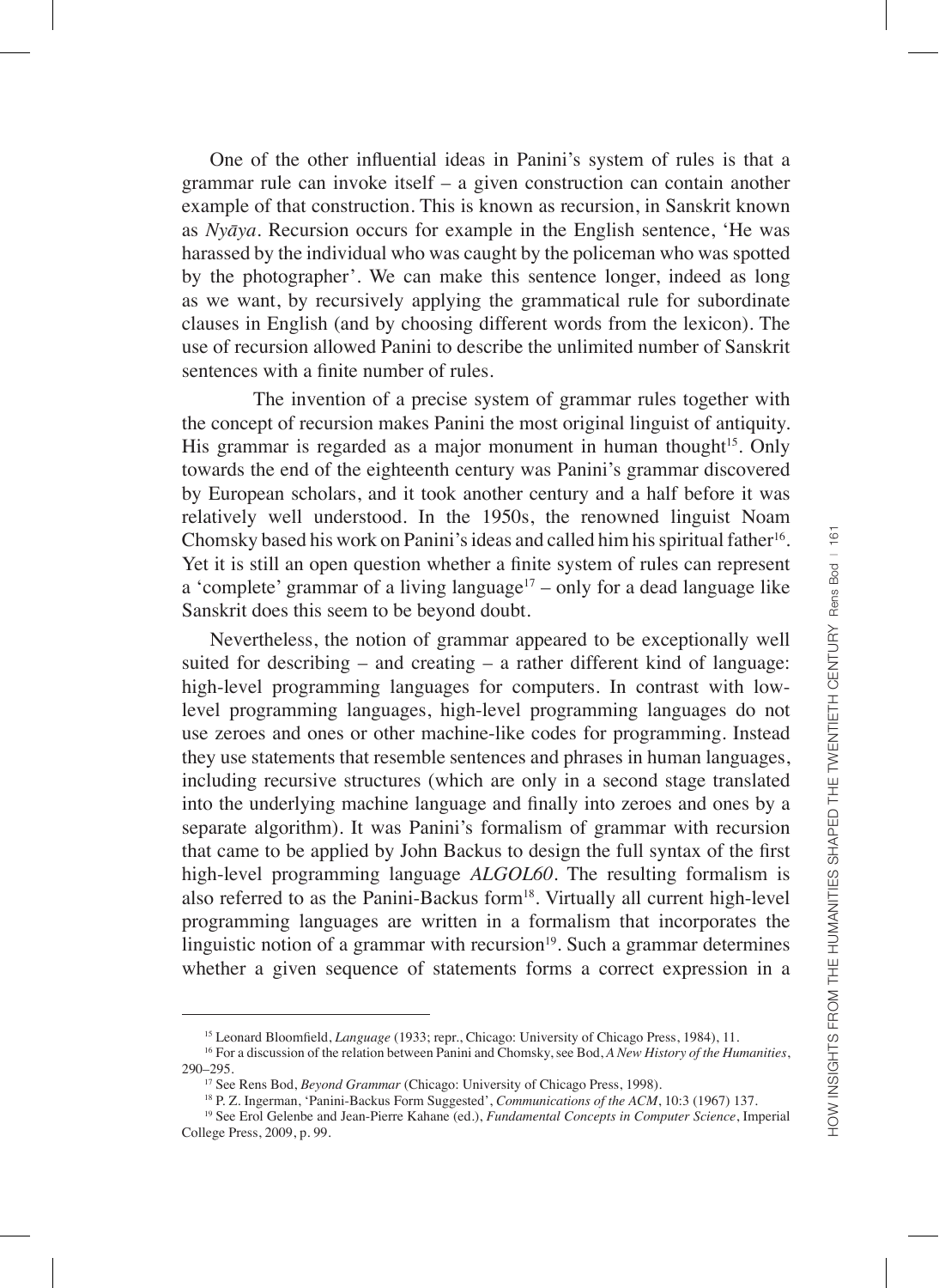particular programming language. If the statements follow the rules of the grammar, they are correct, which means that they can be processed by the underlying machine language.

The linguistic formalism of rewrite grammar was taken over and reused by computer scientists giving the field of computer science and information technology an unprecedented impulse. In the history of computer science, the linguistic invention of a rewrite grammar plays a key role<sup>20</sup>.

# **PHILOLOGY AND THE BIOLOGICAL APPROPRIATION OF TEXTUAL TECHNIQUES**

Concepts and methods from the language sciences also found their way in the life sciences. In the course of the 1950s, biologists came to represent organisms and molecules as information systems by using linguistic tropes and textual analogies<sup>21</sup>. The human genome was viewed as a textual information system: the way DNA sequences could be replicated, mutated and contaminated were phrased in terms of philological and computational concepts. These representations of heredity did not arise from the inner logic of DNA genetics. Instead, they had been transported into molecular biology from cybernetics, information theory and computer science<sup>22</sup> who in turn had imported these metaphors from the language sciences, as we discussed above23. But while computer scientists had looked mainly at linguistics, molecular biologists (also) looked at stemmatic philology – the theory of text reconstruction that creates a tree of variants (a stemma) of the transmission of a text so as to deduce its presumed archetype.

The way biologists made use of textual concepts in DNA genetics was not just a matter of metaphor or analogy. If we look at the deeper level of formalisms used in philology and DNA genetics, we can discern an equivalence between 19<sup>th</sup>-century stemmatic philology and 20th-century molecular biology. This equivalence went even further than the one discussed between linguistics and computer science: not only was the formalism of a philological tree of texts (or stemma) taken over by biologists but also several of the rules or operations that philologists had developed to operate on a stemma.

<sup>20</sup> See Edwin Reilly, *Milestones in Computer Science and Information Technology*, Greenwood Publishing Group, 2003, p. 43f; Martin Davis, Ron Sigal, and Elaine Weyuker, *Computability, Complexity, and Languages: Fundamentals of Theoretical Computer Science*. Academic Press, Harcourt, Brace, 1994, p. 327.

<sup>21</sup> See Henry Hoenigswald and Linda Wiener, *Biological metaphor and cladistic classification: an interdisciplinary perspective*, University of Pennsylvania Press, 1987. See also Lily Kay, *Who Wrote the Book of Life?: A History of the Genetic Code*, Stanford University Press, 2000, p. 2-3.

<sup>&</sup>lt;sup>22</sup> Steve J. Heims, *The Cybernetics Group*, MIT Press, 1991; Lily Kay, "Cybernetics, Information, Life: The Emergence of Scriptural Representations of Heredity", *Configurations* 5:1 (1997) 23-91.

<sup>23</sup> The prime example in information theory was language – see Claude Shannon and Warren Weaver, *The Mathematical Theory of Communication*, University of Illinois Press, 1949.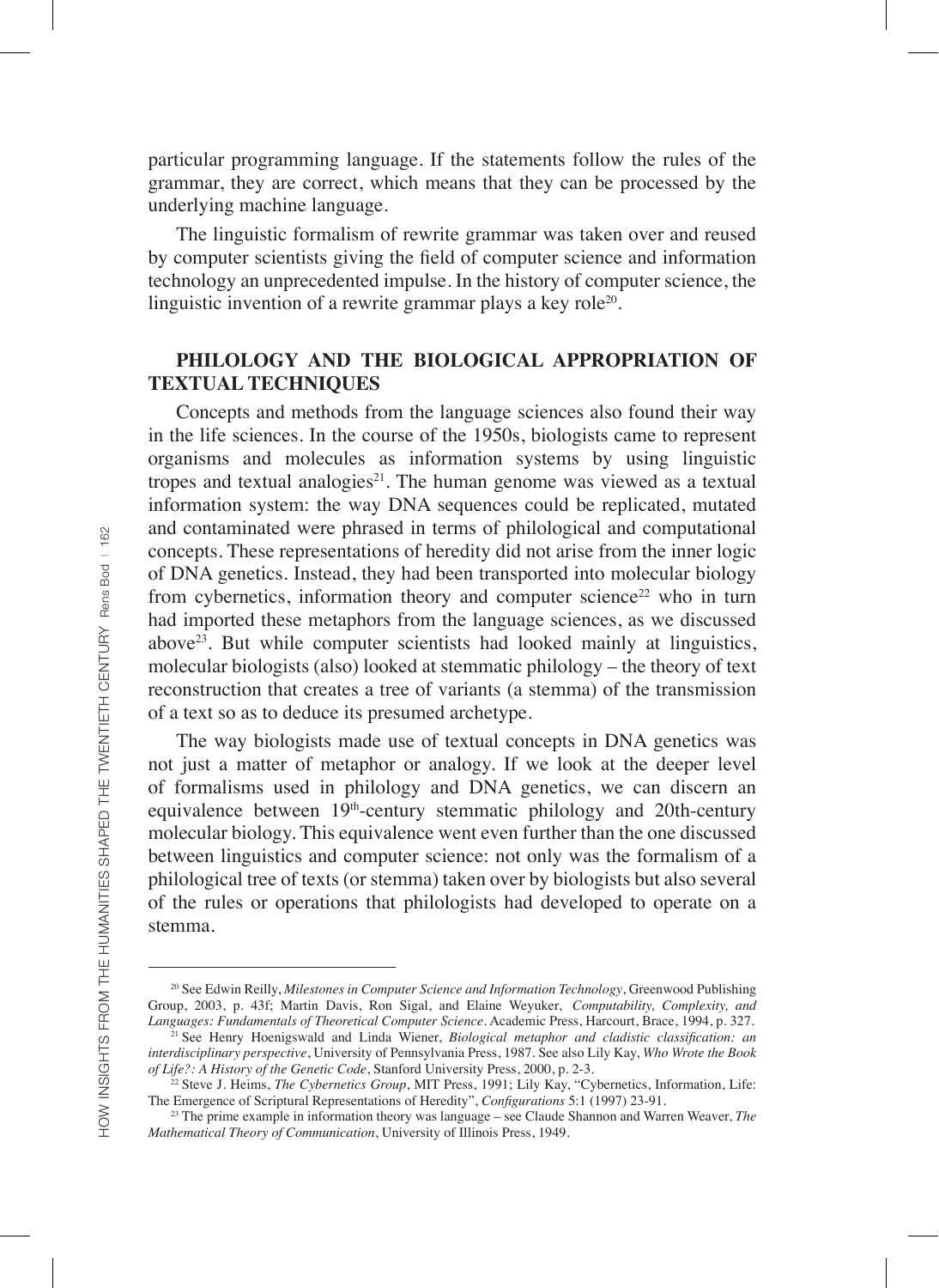The history of the notion of stemma has been investigated at various places. Robert O'Hara draws attention to the presence of "trees of history" glossed as "branching diagrams of genealogical descent and change" in a large variety of disciplines: textual criticism, evolutionary biology, historical linguistics and information science<sup>24</sup>. The first ever stemma seems to have been produced for Swedish legal manuscripts by Carl Johan Schlyter in 182725. It predates the use of the first genealogical trees in linguistics by August Schleicher in 1850 and evolutionary biology by Charles Darwin in 1859. It was the philologist Karl Lachmann (1793–1851) who in 1850 spelled out the rules that applied to a philological stemma of texts and how they could be used in reconstructing the original text from hereditary copies in the family tree26. While the origins of this technique of text reconstruction are much older – it can be traced back to the early humanists, in particular to Angelo Poliziano<sup>27</sup> – only in the nineteenth century this humanistic practice was turned into a more or less orderly set of rules. These rules were further refined and mathematically formalized in the early twentieth century<sup>28</sup>, which resulted in several formal rules or operations for describing the 'errors' in variants due to copying mistakes, such as rules for *substitution*, *deletion* and *insertion* of elements<sup>29</sup>

These operations of substitution, insertion and deletion turned out to be applicable both to sequences of lexical elements and to sequences of DNA elements – thus independent of whether these elements were due to *scribal alterations* arising over successive generations of recopied manuscripts or due to *genetic mutations* in DNA molecules occurring through successive generations30. At the level of the formalism used and (several of the) operations applied, there is not just analogy but equivalence between philology and

<sup>24</sup> Robert O'Hara and Peter Robinson, "Computer-Assisted Methods of Stemmatic Analysis", *Occasional Papers of the Canterbury Tales Project,* 1, 1993

<sup>&</sup>lt;sup>25</sup> Schlyter's stemma was added in the appendix (ill. 2) of Carl Johan Schlyter and Hans Samuel Collin (ed.) 1827. *Westgöta-lagen*, vol.1, Häggström, 1827. See also Britta Olrik Frederiksen,"Stemmaet fra 1827 over Västgötalagen – en videnskabshistorisk bedrift og dens mulig forudsætninger." *Arkiv för nordisk filologi*, 124 (2009) 129-150.

<sup>26</sup> Sebastiano Timpanaro, *La Genesi del metodo del Lachmann*, Liviana, 2nd ed., 1981, p. 5-13. Translation by Glenn Most, *The Genesis of Lachmann's Method*, University of Chicago Press, 2005.

<sup>27</sup> Angelo Poliziano, *Miscellanea*, 1489. For the origins of formal text reconstruction, see Anthony Grafton, *Defenders of the Text* (Cambridge, MA: Harvard University Press, 1991), 56f. See also See Glenn Most, "*Quellenforschung*", in R. Bod, J. Maat and T. Weststeijn (ed.), *The Making of the Humanities, Vol. III: The Modern Humanities*, Amsterdam University Press, 2014, p. 207-218.

<sup>28</sup> See Walter Greg, *The Calculus of Variants: an essay on textual criticism* (Oxford: Oxford University Press, 1927); For an overview, see Vinton Dearing, *Principles and practice of textual analysis* (Berkeley: University of California Press, 1974).

<sup>29</sup> For a history of these copying rules in stemmatic philology, see Kari Kraus, "Conjectural Criticism: Computing Past and Future Texts", *Digital Humanities Quarterly*, 3:4 (2009) (no page numbers).

<sup>30</sup> See Willi Hennig, *Phylogenetic Systematics*, University of Illinois Press, 1966.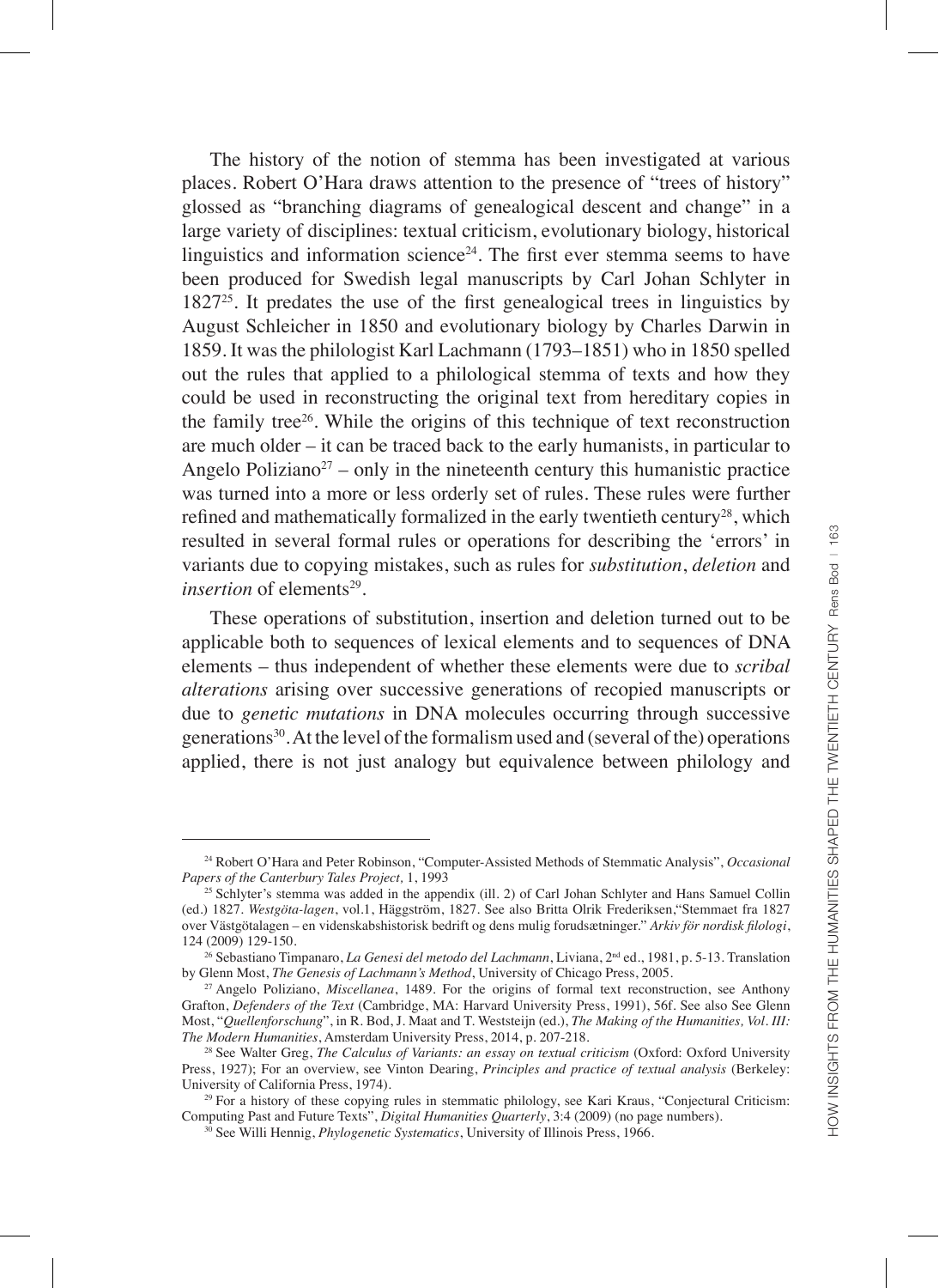genetics!31 That is, both in philology and genetics a sequence (be they words in the case of a manuscript, or nucleotides in the case of DNA) is copied on the basis of the same operations. When changes occur, textual changes and DNA mutations are described by the same system of rules or operations. For example, the operation of substitution of one word for another (in text copying) is equal to the substitution of a nucleotide for another (in DNA copying). The elements differ, but the abstract rule or operation is the same. And the operation of insertion or deletion of words is formally equal to the rule of insertion and deletion of nucleotides. Even philological contamination, whereby pieces from several manuscripts are combined, follows the same formal rule in DNA genetics, known as genetic recombination $32$ .

Thus the formalism and rule system from the discipline of textual philology were decontextualized and next recontextualized in the new field of genetics. We cannot really grasp the history of science, in this case  $20<sup>th</sup>$ century genetics, if we neglect the long-term history of its methods some of which originate in the humanities, in this case 19<sup>th</sup>-century stemmatic philology. But the opposite also holds. In fact, the story does not finish here. Over the last few decades, stemmatics in biology has led to the new field of *cladistics* which has turned into a highly sophisticated computer-assisted methodology for creating history trees in biology. Although originating in philology, cladistics has now influenced philology and historical linguistics again, not only technically but also conceptually<sup>33</sup>. Cladistic software is currently applied to stemmatic philology to derive highly sophisticated trees of texts that lead to new questions in philology<sup>34</sup>. Thus the interaction between humanistic and scientific disciplines is a highly dynamic one; it is rarely a one-way transfer: formalisms and rule systems from philology first entered in biology and next came back to philology in computational form. The same happened with linguistics and computer science: the linguistic notion of grammar was first transferred to computer science, from which the notion of computational grammar came back to linguistics, leading to the field of computational linguistics.

<sup>&</sup>lt;sup>31</sup> See Don Cameron, "Problems in Manuscript Affiliation", in Hoenigswald, Henry, and Linda F. Wiener, *Biological metaphor and Cladistic classification: an interdisciplinary perspective*, University of Pennsylvania Press, 1987, p. 302.

<sup>32</sup> See Kari Kraus, *ibidem*, 2009. See also Caroline Macé, Philippe Baret, Andrea Bozzi and Laura Cignoni, (eds.), "The Evolution of Texts: Confronting Stemmatological and Genetical Methods", *Proceedings of the International Workshop held in Louvain-la-Neuve on September 1–2*, *2004*, Istituti Editoriali e Poligrafici Internazionali, 2006.

<sup>&</sup>lt;sup>33</sup> See N. Platnick and H. Cameron, "Cladistic methods in textual, linguistic, and phylogenetic analysis", *Systematic Zoology.* 26 (1977) p. 380-385. For an overview of cladistics and other methods in philology, see Macé *et al.*, *ibidem,* 2006.

<sup>34</sup> See *e. g.* N. Cartlidge, "The Canterbury Tales and cladistics", *Neuphilologische Mitteilungen*, 102 (2001) 135-150; Heather Windram, Prue Shaw, Peter Robinson and Christopher Howe, "Dante's *Monarchia* as a test case for the use of phylogenetic methods in stemmatic analysis", *Literary and Linguistic Computing,*  23 (2008) 443-463.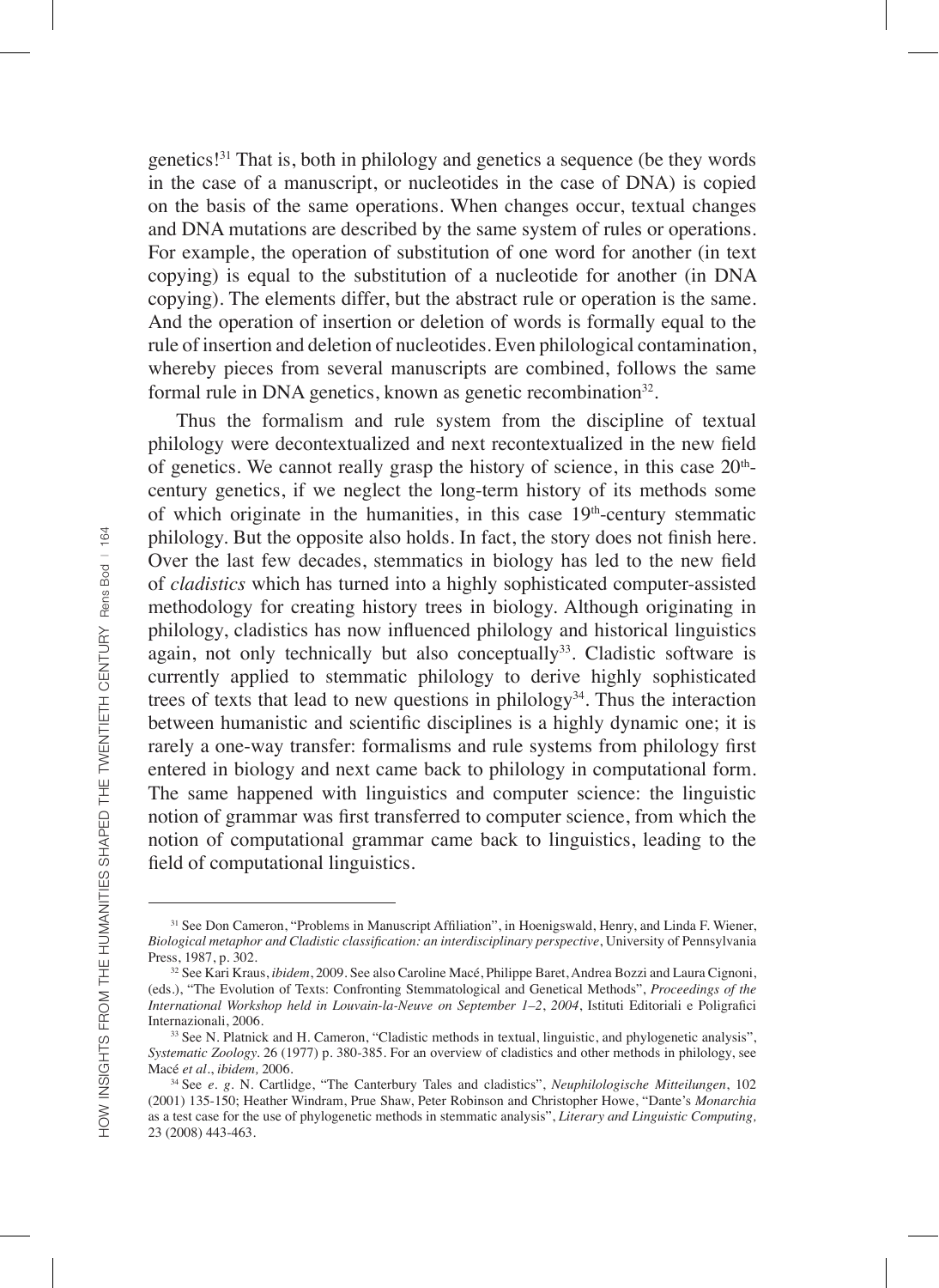# **THE ASTONISHING EFFECTS OF HISTORICAL SOURCE CRITICISM**

One might object that linguistics and stemmatic philology, with their formalized methods, do rather belong to the sciences than to the humanities – it is actually the historical disciplines that are the real backbone of humanistic research. Historiography, as the German philosopher Wilhelm Dilthey put it, is not concerned with explaining events but with understanding them, as illustrated by the German word *verstehen*<sup>35</sup>. In the view of the Neo-Kantians, rather than aiming at finding general rules or regularities (nomothetic), as linguistics and stemmatic philology do, historiography focuses on the specific  $(idiographic)<sup>36</sup>$ . Yet it is also the discipline of historiography that developed the general and widely applicable method of *source criticism*. This method is used not only in historical research but also in other disciplines for critically evaluating sources especially in forensic science, evidence-based medicine and jurisprudence<sup>37</sup>. It is, for instance, used at the International Court of Justice and at the International Criminal Court to determine whether a source is authentic or whether it has been forged.

The notion of source criticism itself has a notable history. It can already be found in Herodotus who compared contradicting sources in terms of plausibility38. It developed via Thucydides who only accepted sources based on eyewitness accounts<sup>39</sup>, and Polybius who stressed personal experience as the most reliable source<sup>40</sup>, into the more textual approach to historical source criticism that we find in the Roman republic and onwards, where written sources were regarded as the most reliable<sup>41</sup>. Unlike oral sources, written sources guaranteed some level of verifiability, but the problem of contradictory sources remained, and thus factors such as the authority of a written source played a fundamental role in determining whether to accept it as a reliable witness.

<sup>35</sup> Wilhelm Dilthey, *Einleitung in die Geisteswissenschaften: Versuch einer Grundlegung für das Studium der Gesellschaft und der Geschichte*, 1883, p. 29f. For an English translation, see Wilhelm Dilthey, *Selected Works,* Volume I, translated and edited by Rudolf Makkreel and Frithjof Rodi, Princeton University Press, 1991.

<sup>&</sup>lt;sup>36</sup> Wilhelm Windelband, *Geschichte und Naturwissenschaft*, 3<sup>rd</sup> ed., Heitz, 1904. The discussions by Dilthey and Windelband are more subtle than summarized here. See Bouterse and Karstens, this Focus section, for more details.

<sup>37</sup> See Richard Riegelman, *Studying a study and testing a test: how to read the medical evidence*, Lippincott Williams and Wilkins, 2004. See also Charles Bazerman, *The Informed writer: using sources in the disciplines*, Houghton Mifflin, 1995; Lawrence McCrank, *Historical Information Science: an emerging unidiscipline*, Medford, N.J., Information Today, 2002.

<sup>38</sup> Herodotus, *Histories*, 7, 139.

<sup>39</sup> Thucydides, *History of the Peloponnesian War*, 1, 22.

<sup>40</sup> Polybius, *Histories*, 1, 1-4.

<sup>41</sup> See Bod, *A New History of the Humanities*, 24-26. See also G. E. R. Lloyd, *Disciplines in the Making* (Oxford: Oxford University Press, 2009), 67-70.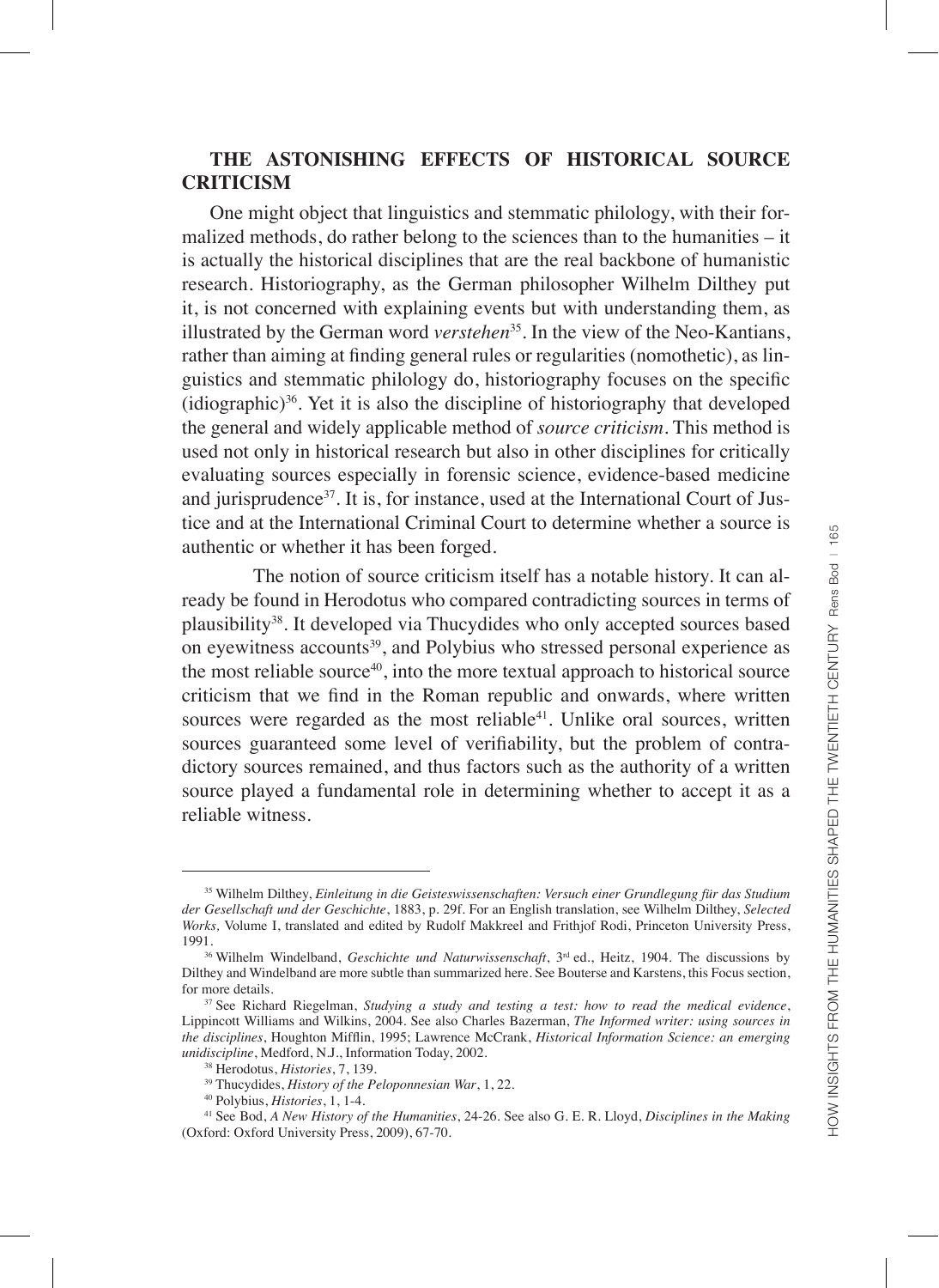Usually, the nineteenth-century historian Leopold von Ranke (1795- -1886) is credited with the invention of a systematic source criticism that aims to determine whether a document corresponds to historical reality<sup>42</sup>. Both the content of the source and its external facets, such as the form and the carrier, were subjected to a critical analysis. Yet, a very similar kind of source criticism had already been practiced several centuries before, first by early humanists, and later during the heyday of humanist historiography in the sixteenth and seventeenth century. One of the most illustrious examples of early source criticism is Lorenzo Valla's famous rebuttal of the document known as the *Donatio Constantini* in 144043. As is well known, the *Donatio* stated that the emperor Constantine had transferred authority over the Western Roman empire to Pope Sylvester I. It gave a justification for the church's worldly power. Although others had suggested earlier that the document was a forgery<sup>44</sup>, it was Valla who convincingly showed that indeed the document could not have been written in the fourth century during the reign of Constantine. By combining the methods of historical, lexical and logical criticism, Valla showed that a number of events, words and phrases in the document were of medieval origin and that part of the discourse was in fact logically inconsistent. Valla's demonstration was so convincing that it was immediately accepted – even (initially) by the pope – until it was used by reformers like Martin Luther in their arguments against the church, and then placed on the Index<sup>45</sup>.

While Valla's impact was impressive, source criticism probably had its greatest impact on early modern thought through the work of Joseph Scaliger (1540–1609) who was active at the University of Leiden in the late sixteenth and early seventeenth century<sup>46</sup>. Scaliger aimed at unifying all ancient histories (Graeco-Roman, Babylonian, Egyptian, Persian and Jewish) so as to create the definitive historical chronology from the earliest era to his own time<sup>47</sup>. In doing so, Scaliger not only had to compare many different calendar systems but a very large number of historical sources too. Scaliger therefore

<sup>42</sup> See Kasper Eskildsen, 'Leopold Ranke's Archival Turn: Location and Evidence in Modern Historiography', *Modern Intellectual History* 5 (2008) 425-453. See also Lorraine Daston, "Objectivity and Impartiality: Epistemic Virtues in the Humanities", in R. Bod, J. Maat and T. Weststeijn (ed.), *The Making of the Humanities, Vol. III: The Modern Humanities*, Amsterdam University Press, 2014, p. 27-42.

<sup>43</sup> Riccardo Fubini, 'Humanism and Truth: Valla Writes against the Donation of Constantine', *Journal of the History of Ideas* 57 **(**1996) 79-86.

<sup>44</sup> E.g. Nicholas of Cusa in his *De concordantia catholica*, 1433.

<sup>45</sup> For further background on Valla, see Lodi Nauta, 'Lorenzo Valla. Italian Humanist', in *The Classical tradition: a guide*, ed. Anthony Grafton, Glenn Most and Salvatore Settis (Cambridge, MA: Harvard University Press, 2010).

<sup>&</sup>lt;sup>46</sup> For an in-depth biography of Joseph Scaliger and discussion of his works, see Anthony Grafton, *Joseph Scaliger: a study in the History of Classical Scholarship*, 2 vols. (Oxford: Oxford University Press, 1983-1993).

<sup>47</sup> Anthony Grafton, *Joseph Scaliger: A Study in the History of Classical Scholarship*, 2 volumes, Oxford University Press, 1983, 1993.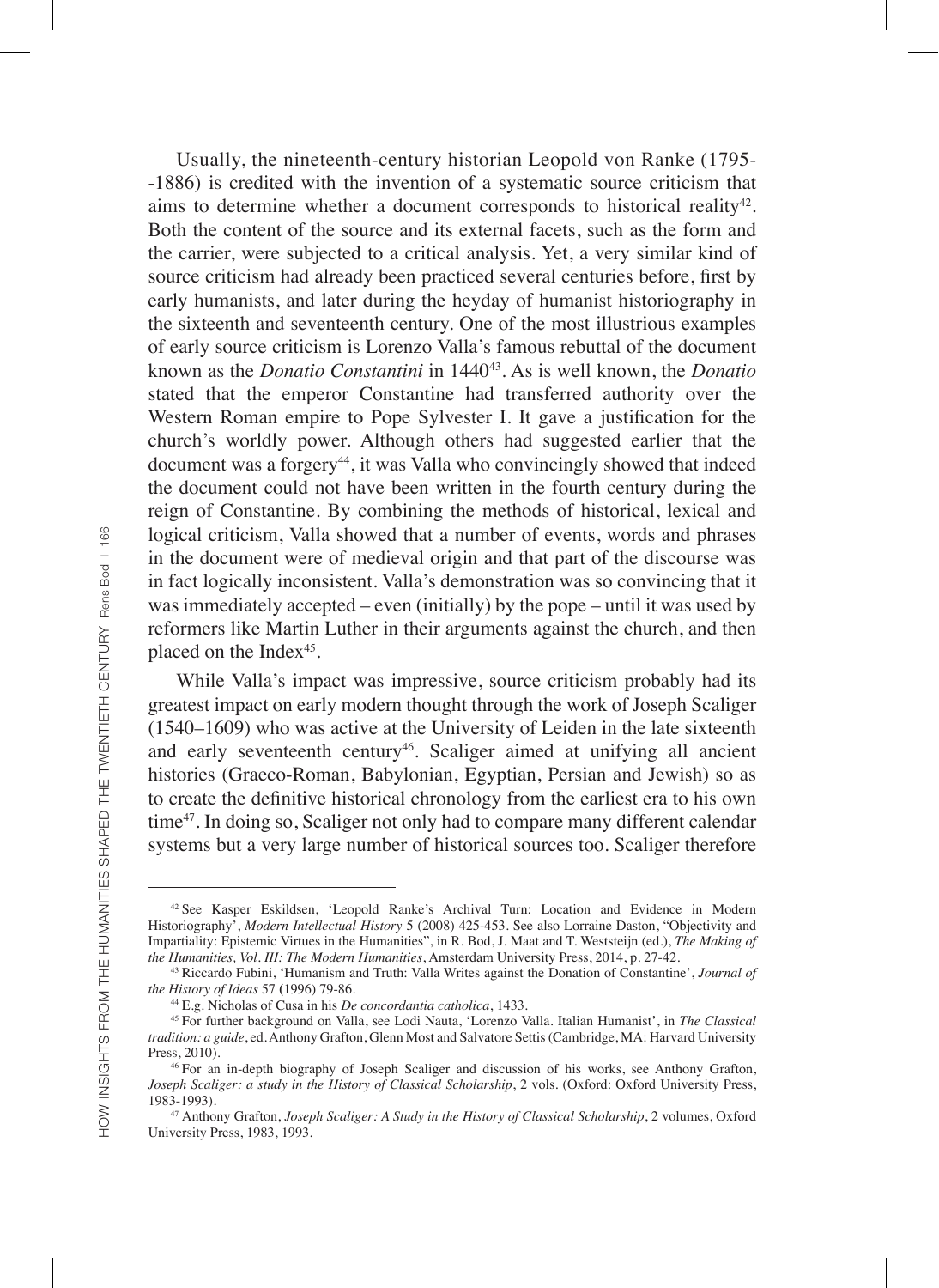critically compared various historical texts, among them Manetho's list of Egyptian dynasties. Using the information from these sources, particularly about the duration of the different dynasties, Scaliger was able to date the beginning of the first Egyptian dynasty to 5285 BCE. To his dismay this date was nearly 1,300 years before the generally accepted day of Creation, which according to biblical chronology had to be around 4000 BCE. However, Scaliger did not draw the ultimate conclusion from his discovery, which would have meant that either the Bible or his own method was wrong. In order to 'save the phenomena', Scaliger introduced a new time pattern – the *tempus prolepticon* – a time before time<sup>48</sup>. He placed every event that occurred before the Creation, such as the early Egyptian kings, in this proleptic time. Clearly, for a Protestant in around 1600 it was inconceivable to cast doubt on the Bible. Yet Scaliger was too consistent to give up on his critical method just like that.

But Scaliger's discovery appeared to be a time bomb. Only a couple of generations later, an increasing number of scholars – from I. Vossius to Spinoza – realized that the only possible interpretation of Scaliger's result was that the earliest Egyptian kings had actually lived before the Biblical date of the Creation. This meant that the Bible could not be taken seriously as a historical source. Scaliger's pattern of world history conflicted with biblical chronology, and this triggered a chain of biblical criticism that resulted in the early Enlightenment<sup>49</sup>.

# **THE INFLUENCE AND IMPACT OF OTHER HUMANISTIC DISCOVERIES**

The examples of the impact of the humanities on science and technology discussed so far are by no means exhaustive. A fuller account of the impact of the humanities should certainly also mention Leon Battista Alberti's work *De pictura* (1435), which provided the first theoretical description and analysis of linear perspective. Alberti developed a completely articulated method for the illusionistic reproduction of three-dimensional objects on a two-dimensional surface (the discovery of which he attributes to the sculptor and architect Filippo Brunelleschi). This method and its impact on painting literally changed our view of the world. It not only led to a revolution in European painting and art theory, but also to entirely new design techniques in architecture which were inconceivable without the use of linear perspective<sup>50</sup>.

<sup>48</sup> Joseph Justus Scaliger, *Thesaurus temporum*, Joannem Janssonium, 1658 [1606], p. 278.

<sup>&</sup>lt;sup>49</sup> At various places it has been shown that there is a direct line running from Scaliger via Saumaise and Isaac Vossius to Spinoza. See *e. g.* Jonathan Israel, *Radical Enlightenment*, Oxford University Press, 2002, and Eric Jorink, *Reading the Book of Nature in the Dutch Golden Age, 1575-1715*, Brill, 2010.

<sup>50</sup> See Bod, *A New History of the Humanities*, 211-216.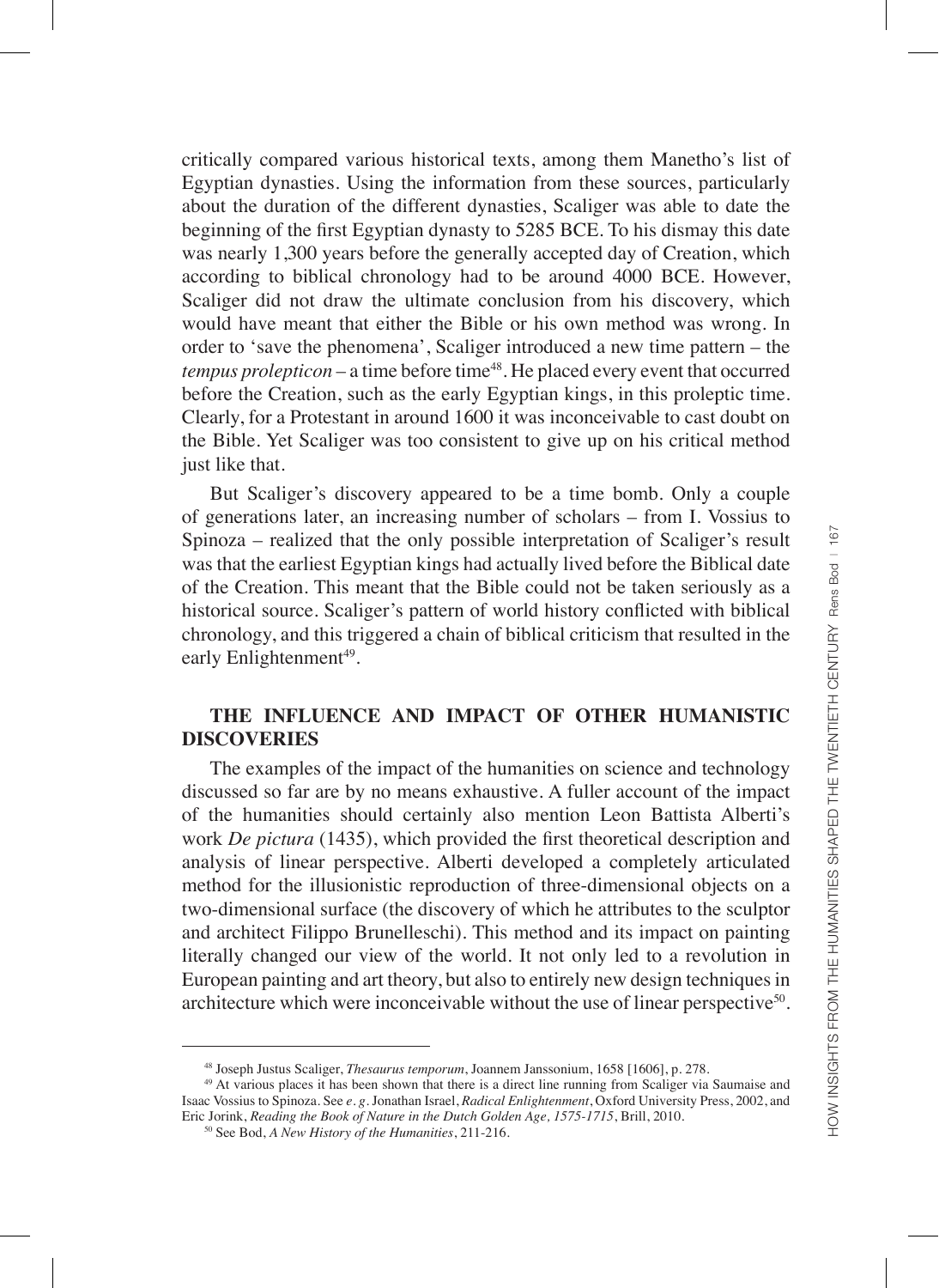Neither should an overview of the impact of the humanities on the sciences overlook the exploration of musical dissonance and consonance by early humanists. The humanistic study of harmony revealed the synergetic interaction between theory and empiricism, which was passed on to the 'new scientists' of the seventeenth century, who elaborated it again in their own way<sup>51</sup>. This has in particular been studied in the relation between Vincenzo Galilei and his son Galileo Galilei. Vincenzo was a humanist, composer and music theoretician performing, among other things, experiments with the monochord. He experimented with strings of different lengths, materials and tensions, and aimed to refute some of the most influential musical theorists of his day (Gioseffo Zarlino) not just by theoretical considerations but by experiment. Galileo seems to have applied his father's empirical methodology to his own experiments with balls rolled down an inclined plane. This intricate connection between music and nature was not new, as music theory had been treated as a matter of cosmological importance ever since Pythagoras<sup>52</sup>. What was new, though, was that the humanists employed a strongly empirical method for the study of their subject matter (music, but also texts), in which empiricism was to have the last word, no matter how fine the underlying theory was. And in doing so these early humanists created – or should we say, 'discovered' -- the synergy between theory and empiricism. They did so well before the 'new scientists' of the seventeenth century applied the empirical approach to the study of nature and brought it to great heights<sup>53</sup>.

The examples given so far are the tip of the iceberg. We can remind ourselves how the nineteenth-century discovery of the Indo-European language family – which at the time was called 'comparative philology' – defined our view of the relationships between peoples, for better and worse. Among other things, this discovery gave a boost to scientific racism, in particular to the hypothesis of the existence of a 'pure' Aryan race, a theory which would be taken over much later by the National Socialists<sup>54</sup>. This shows that the impact of the humanities is not necessarily positive. The claim that the humanities are essential to a critical mentality and democracy (as

<sup>51</sup> Penelope Gouk, 'The Role of Harmonics in the Scientific Revolution', in *The Cambridge History of Western Music Theory*, ed. Thomas Christensen (Cambridge: Cambridge University Press, 2002), 223-245.

 $52$  H. Floris Cohen, 'Music as Science and as Art: The  $16<sup>th</sup>/17<sup>th</sup>$ -Century Destruction of Cosmic Harmony', in R. Bod, J. Maat and T. Weststeijn (ed.), *The Making of the Humanities, Vol.1: Early Modern Europe,*  Amsterdam University Press, 2010, p. 59-71.

<sup>53</sup> See Rens Bod, *Een Wereld Vol Patronen: De Geschiedenis van Kennis*, ("A World of Patterns: The History of Knowledge"), Prometheus, 2019, chapter 6. See also Stillman Drake, 'Renaissance Music and Experimental Science', *Journal of the History of Ideas* 31 (1970) 483-500.

<sup>54</sup> Stefan Arvidsson, *Aryan Idols: Indo-European Mythology as Ideology and Science* (Chicago: University of Chicago Press, 2006), 241 f.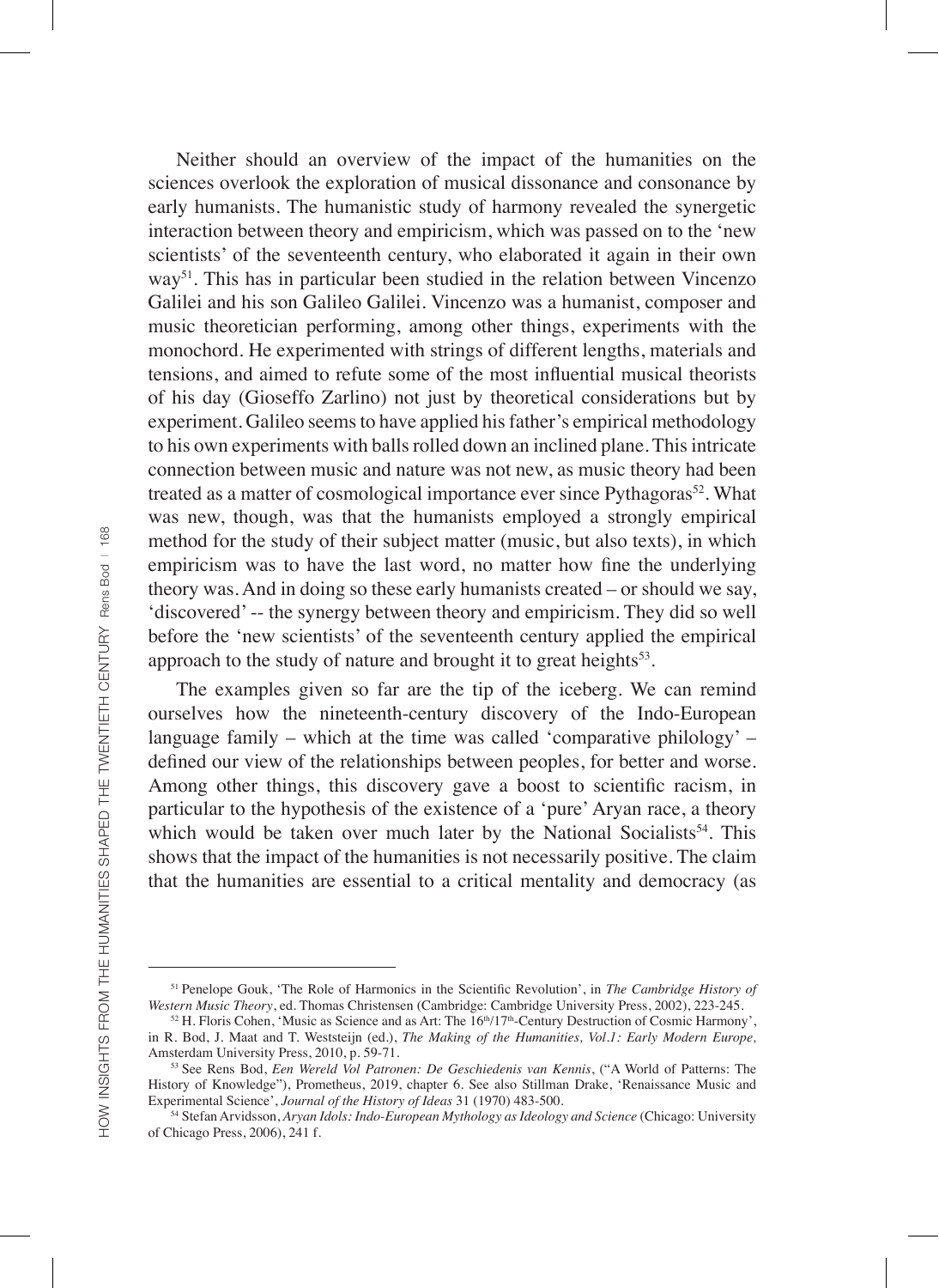Martha Nussbaum contends<sup>55</sup>) may deserve a more nuanced discussion<sup>56</sup>. For nineteenth-century scholars like Friedrich Max Müller and Christian Lassen it was straightforward that the linguistic evidence for an ur-language meant that there was a pure Aryan race and that some other races were endlessly mixed and impure<sup>57</sup>. Some of the most critical linguists and philosophers of the time accepted this view. If we want to describe the history of scientific racism, we cannot leave out the history of comparative philology.

We should also add some examples from the more recent humanities disciplines such as film studies and television studies. In film studies, for example, scholars have developed methods of analyzing film by integrating insights from semiology, literary studies and linguistics. We see this most clearly in the work of Christian Metz (1931-1993) who developed his "Grande Syntagmatique" in which he called the building blocks of film *syntagmas*. In the spirit of Noam Chomsky's generative syntax<sup>58</sup>, Metz designed a number of theoretical principles to create a hierarchical organization for these syntagmas so that the cinematic structure of the film as a whole could be visualized and interpreted. Such a cinematic narrative structure is represented by a tree diagram where the leaves of the tree represent film scenes and the branched structure reflects the relationships between the scenes – see Fig. 1.

<sup>55</sup> Martha Nussbaum, *Not for Profit: Why Democracy Needs the Humanities*, Princeton University Press, 2010.

<sup>56</sup> See in particular William Bridges, "A Short History of the Inhumanities", *History of Humanities*, 4:1 (2019) - in press.

<sup>57</sup> See Georges Vacher de Lapouge, 'Old and New Aspects of the Aryan Question', *The American Journal of Sociology.* 5:3 (1899) 329-346.

<sup>58</sup> Noam Chomsky, *Syntactic Structures.* The Hague: Mouton, 1957.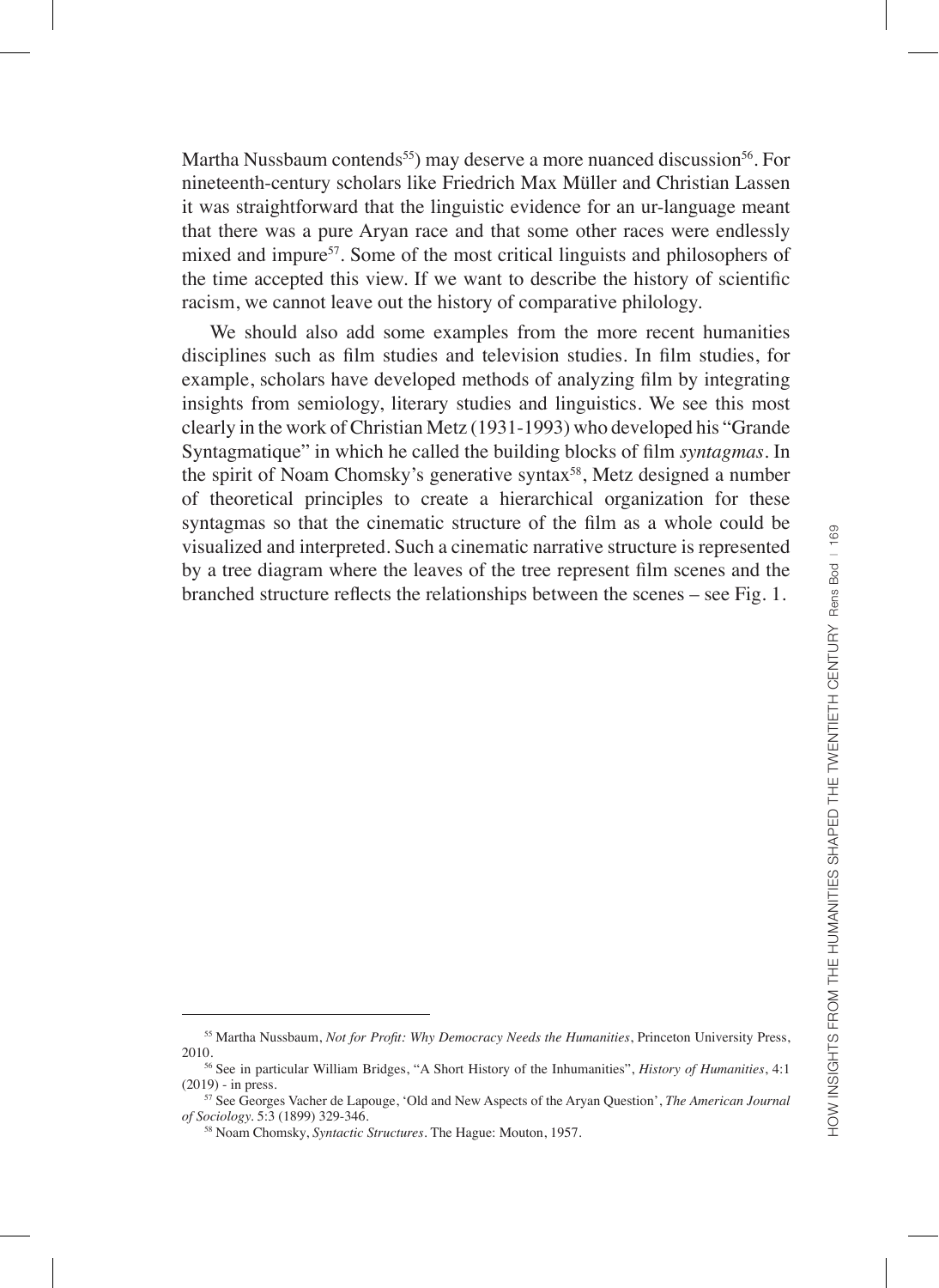

#### Fig. 1 - Christian Metz's "Grande Syntagmatique".

#### Warren Buckland, *The Cognitive Semiotics of Film*, Cambridge University Press, 2000, p. 115

This formal analysis into building blocks has led to some surprising results. For example, the narrative structure of the popular television series *CSI: Crime Scene Investigation*, which has dragged on for years, has been found to consist of only eight narrative building blocks that are endlessly reshuffled<sup>59</sup>.

Another important insight from the analysis of the medium of television indicates that viewers are captured through 'flows'  $-i$ .  $e$ . non-stop streams of information, advertising, entertainment and trailers – whose purpose is to keep the viewer tuned to a particular channel $60$ . Time will tell whether these insights and discoveries will have applications in science or technology, but they are in any event sensational.

<sup>59</sup> Benedikt Löwe, Eric Pacuit and Sanchit Saraf, "Identifying the Structure of a Narrative via an Agentbased Logic of Preferences and Beliefs: Formalizations of Episodes from *CSI: Crime Scene Investigation*<sup>TM"</sup>, *Proceedings of the Fifth International Workshop on Modelling of Objects, Components and Agents, MOCA'09*  (2009), p. 45-63.

<sup>60</sup> Raymond Williams, *Television: technology and cultural form* (London: Collins, 1974).